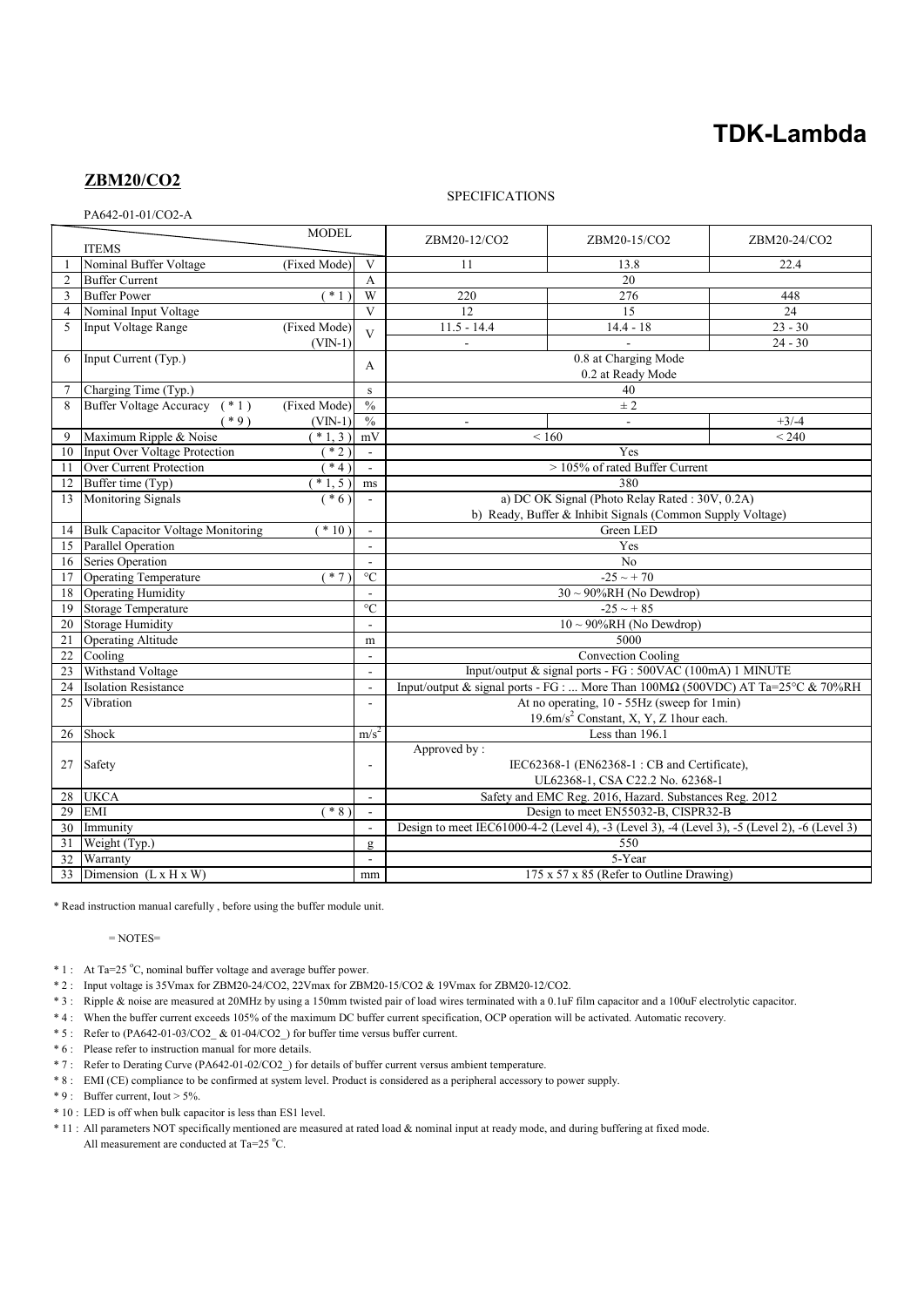# **ZBM20/CO2**

## DERATING CURVE FOR BUFFER CURRENT VERSUS AMBIENT TEMPERATURE

## PA642-01-02/CO2

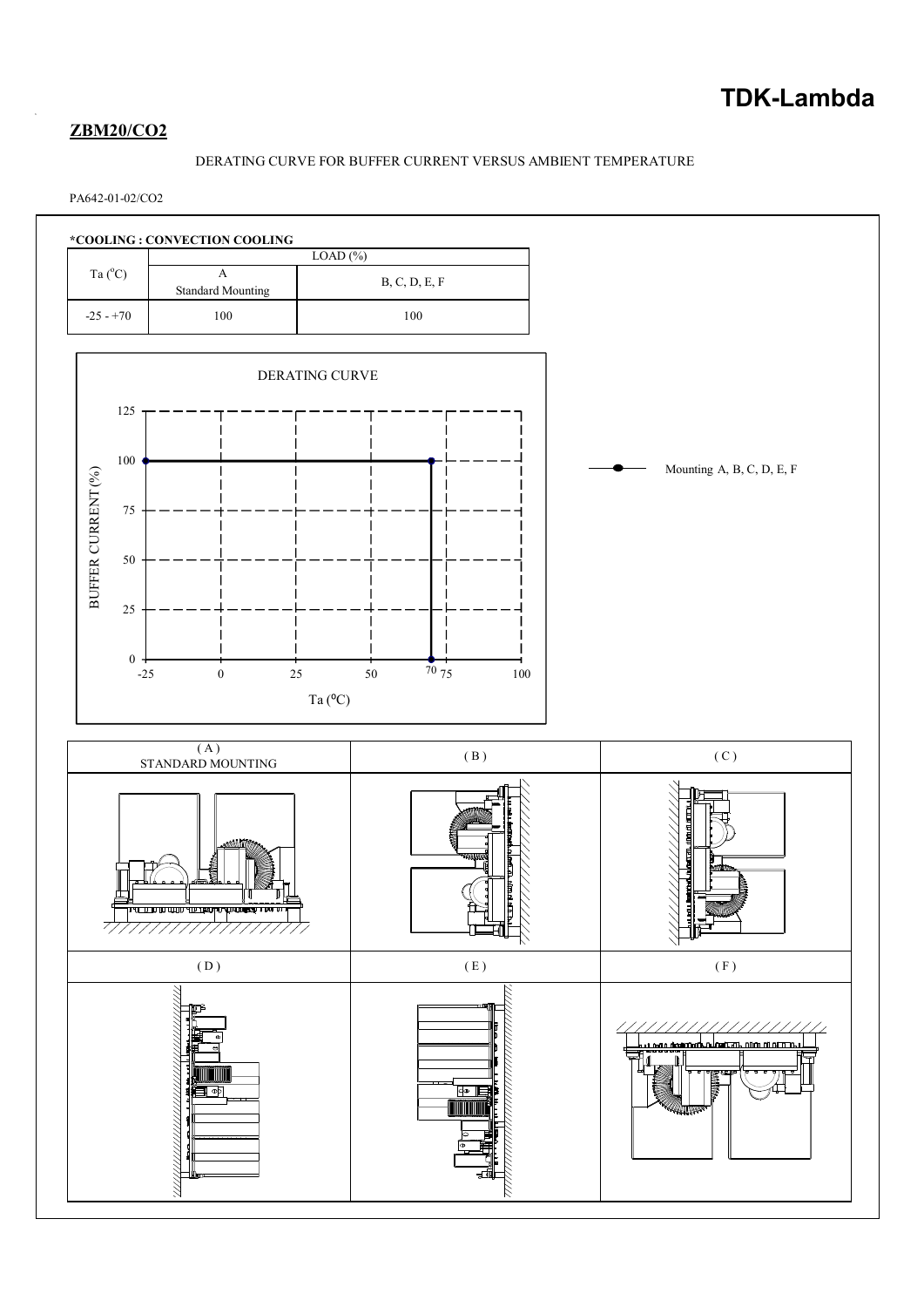# **TDK-Lambda**

## **ZBM20/CO2**

#### BUFFER TIME VERSUS BUFFER CURRENT

## PA642-01-03/CO2

\*Note : Ta=25⁰C and initial capacitance.

### **ZBM20-24/CO2**

### **FIXED Mode and Nominal Buffer Voltage**





#### **VIN-1 and Maximum Buffer Voltage**



a) Buffer time :  $0 - 2 \sec$  b) Buffer time for small buffer current :  $2 - 18 \sec$